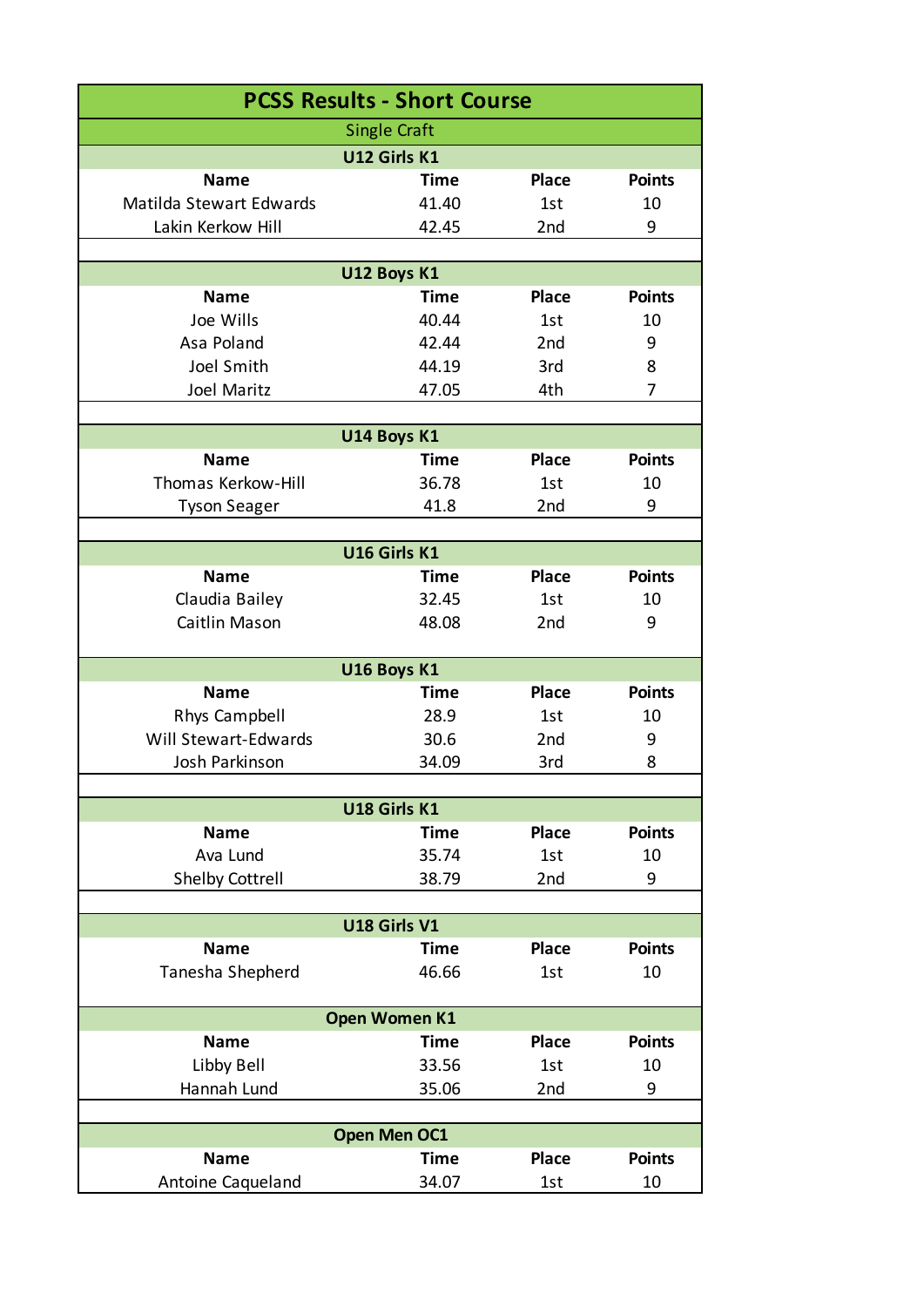|                       | Vet 35 Men K1     |              |               |
|-----------------------|-------------------|--------------|---------------|
| <b>Name</b>           | <b>Time</b>       | <b>Place</b> | <b>Points</b> |
| Dave Martiz           | 30.95             | 1st          | 10            |
| Paraka Mitchell       | 32.05             | 2nd          | 9             |
| Sam Wills             | 32.75             | 3rd          | 8             |
|                       |                   |              |               |
|                       | Vet 35 Men SKI    |              |               |
| <b>Name</b>           | <b>Time</b>       | <b>Place</b> | <b>Points</b> |
| Mathieu Cataldo       | 31.49             | 1st          | 10            |
| <b>Scott Sharples</b> | 36.18             | 2nd          | 9             |
|                       |                   |              |               |
|                       | Vet 45 Women OC1  |              |               |
| <b>Name</b>           | <b>Time</b>       | <b>Place</b> | <b>Points</b> |
| Sue Jones             | 42.05             | 1st          | 10            |
| Wanita Ngamotu        | 50.51             | 2nd          | 9             |
|                       |                   |              |               |
|                       | Vet 45 Mens K1    |              |               |
| <b>Name</b>           | <b>Time</b>       | <b>Place</b> | <b>Points</b> |
| Matt Honeyman         | 29.01             | 1st          | 10            |
| Jaime Boyle           | 30.51             | 2nd          | 9             |
| <b>Steve Poland</b>   | 37.33             | 3rd          | 8             |
|                       |                   |              |               |
|                       | Vet 45 Mens V1    |              |               |
| <b>Name</b>           | <b>Time</b>       | <b>Place</b> | <b>Points</b> |
| Leigh Paine           | 39.76             | 1st          | 10            |
| Ken McKenzie          | 40.05             | 2nd          | 9             |
| Clint King            | 44.25             | 3rd          | 8             |
|                       |                   |              |               |
|                       | Vet 55 Womens V1  |              |               |
| Name                  | <b>Time</b>       | <b>Place</b> | <b>Points</b> |
| Charlene Povey        | 41.88             | 1st          | 10            |
|                       |                   |              |               |
|                       | Vet 55 Mens V1    |              |               |
| <b>Name</b>           | <b>Time</b>       | <b>Place</b> | <b>Points</b> |
| <b>Gerard Tapine</b>  | 45.08             | 1st          | 10            |
|                       |                   |              |               |
|                       | Vet 55 Womens OC1 |              |               |
| <b>Name</b>           | <b>Time</b>       | <b>Place</b> | <b>Points</b> |
| Maria Kendall         | 52.29             | 1st          | 10            |
|                       |                   |              |               |
|                       | Vet 55 Men K1     |              |               |
| <b>Name</b>           | <b>Time</b>       | <b>Place</b> | <b>Points</b> |
| <b>Stuart Byrson</b>  | 32.44             | 1st          | 10            |
| Nathan Grose          | 36.65             | 2nd          | 9             |
| <b>Tony Brown</b>     | 37.38             | 3rd          | 8             |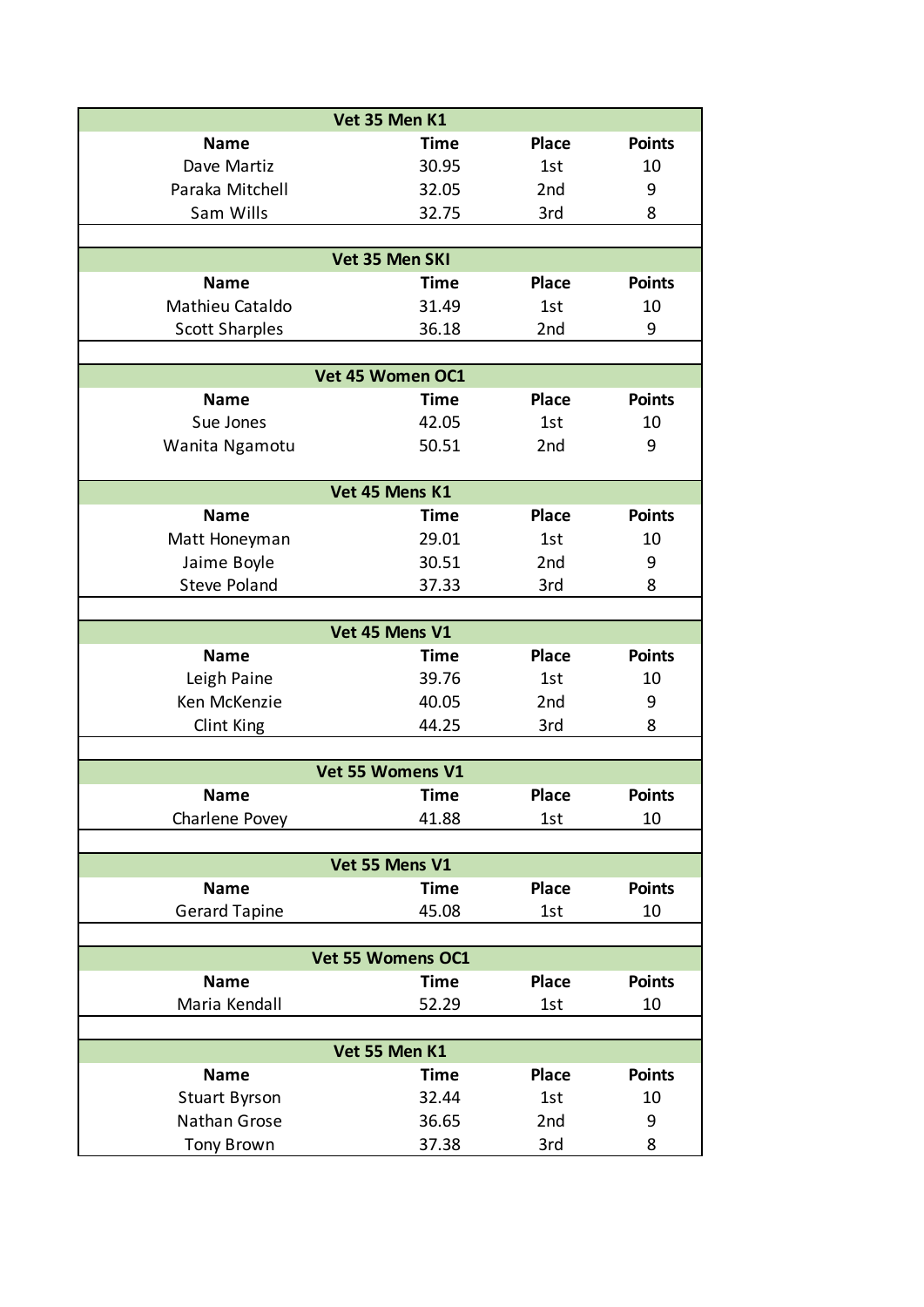|                   | Vet 55 Women K1         |              |               |
|-------------------|-------------------------|--------------|---------------|
| <b>Name</b>       | <b>Time</b>             | <b>Place</b> | <b>Points</b> |
| Nicky Donaldson   | 43.22                   | 1st          | 10            |
| Lyn McKenzie      | 45.06                   | 2nd          | 9             |
|                   |                         |              |               |
|                   | <b>Vet 55 Women SKI</b> |              |               |
| <b>Name</b>       | <b>Time</b>             | <b>Place</b> | <b>Points</b> |
| Helyn Kellermeier | 41.56                   | 1st          | 10            |
|                   |                         |              |               |
|                   | Vet 65 Women TK1        |              |               |
| <b>Name</b>       | <b>Time</b>             | <b>Place</b> | <b>Points</b> |
| Nadia O'Caroll    | 53.86                   | 1st          | 10            |
|                   |                         |              |               |
|                   | Vet 65 Men K1           |              |               |
| <b>Name</b>       | Time                    | <b>Place</b> | <b>Points</b> |
| Russel Lutton     | 41.97                   | 1st          | 10            |
|                   |                         |              |               |
|                   | Vet 65 Men SKI          |              |               |
| <b>Name</b>       | Time                    | <b>Place</b> | <b>Points</b> |
| Michael Gout      | 41.1                    | 1st          | 10            |
| Greg Wiltshire    | 43.67                   | 2nd          | 9             |